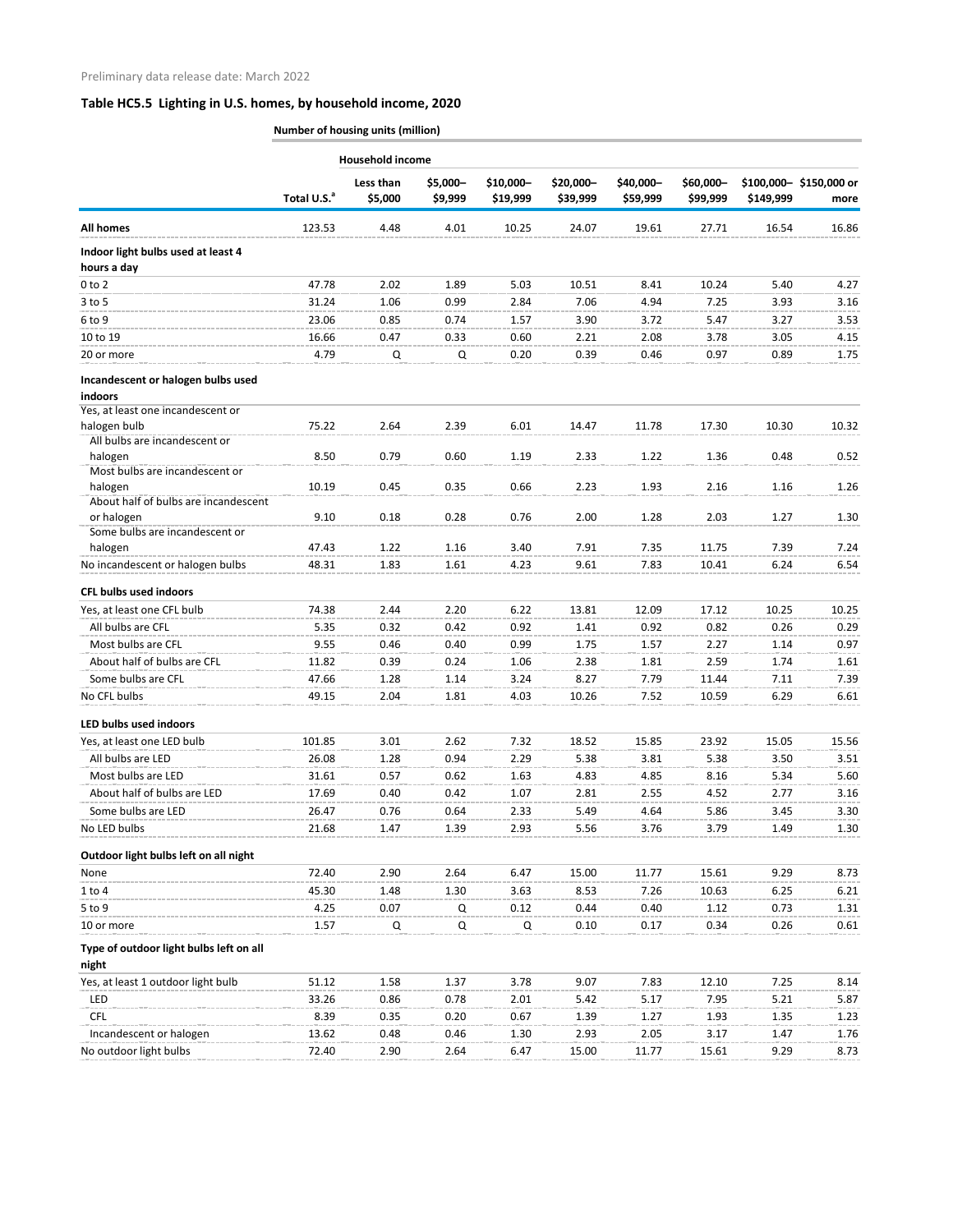## **Table HC5.5 Lighting in U.S. homes, by household income, 2020**

|                  |                         | <b>Number of housing units (million)</b> |                      |                        |                        |                       |                       |           |                                |  |
|------------------|-------------------------|------------------------------------------|----------------------|------------------------|------------------------|-----------------------|-----------------------|-----------|--------------------------------|--|
|                  | Total U.S. <sup>a</sup> | <b>Household income</b>                  |                      |                        |                        |                       |                       |           |                                |  |
|                  |                         | Less than<br>\$5,000                     | $$5,000-$<br>\$9,999 | $$10,000-$<br>\$19,999 | $$20,000-$<br>\$39,999 | \$40,000-<br>\$59,999 | \$60,000-<br>\$99,999 | \$149,999 | \$100,000-\$150,000 or<br>more |  |
| <b>All homes</b> | 123.53                  | 4.48                                     | 4.01                 | 10.25                  | 24.07                  | 19.61                 | 27.71                 | 16.54     | 16.86                          |  |

Source: U.S. Energy Information Administration, Office of Energy Demand and Integrated Statistics, Form EIA-457A of the *2020 Residential Energy Consumption Survey* Notes: Because of rounding, data may not sum to totals. See RECS Terminology for definition of terms used in these tables.

<sup>a</sup> Total U.S. includes all primary occupied housing units in the 50 states and the District of Columbia. Vacant housing units, seasonal units, second homes, military houses, and group quarters are excluded.

Q = Data withheld because either the relative standard error (RSE) was greater than 50% or fewer than 10 households in reporting sample.

N = No households in reporting sample.